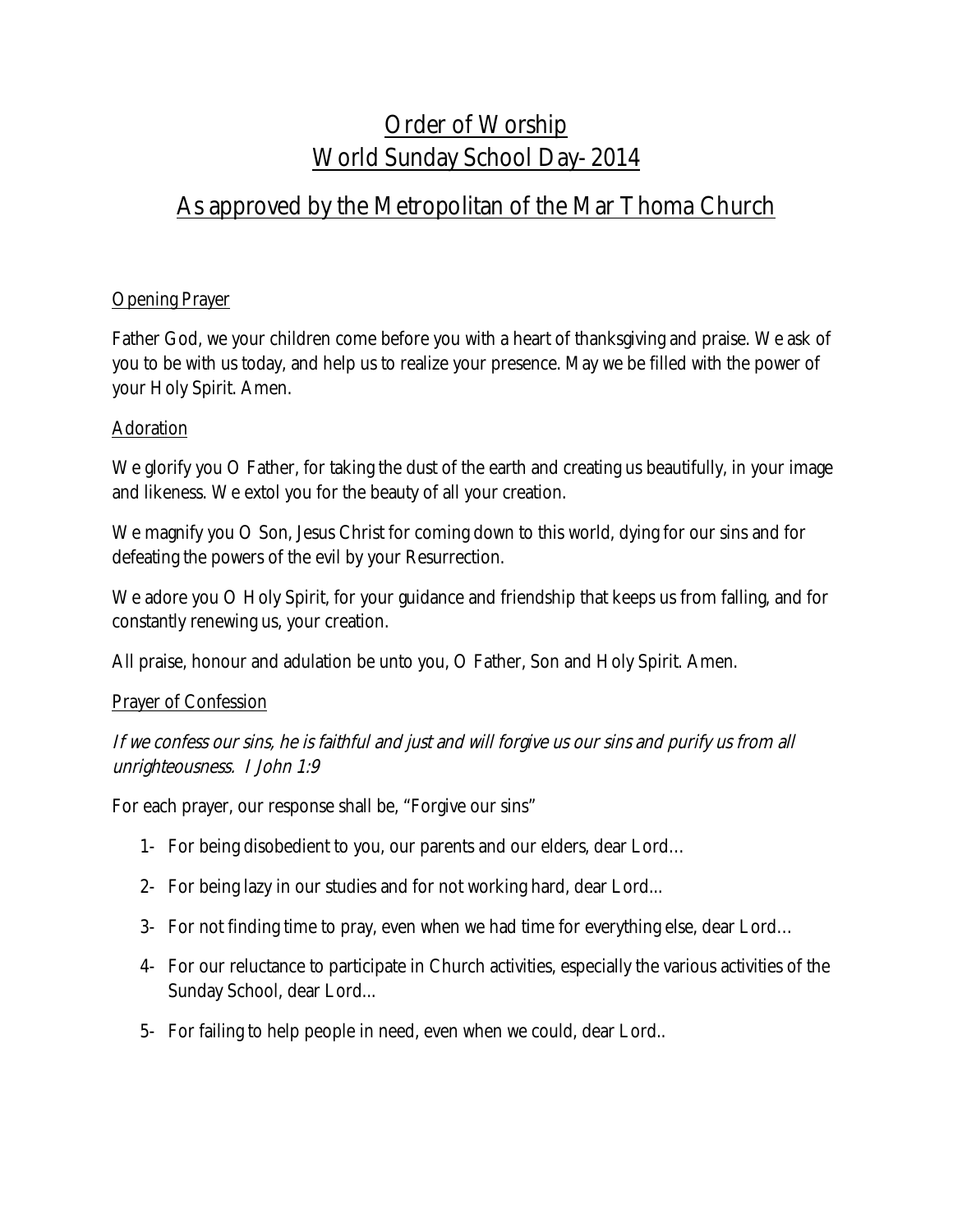O Lord, cleanse our hearts and make us pure. Help us to not to commit these sins again. Amen.

#### Prayer of Thanksgiving

#### Give thanks to the Lord, for he is good; his love endures forever. Psalm 107:1

For each prayer our response shall be, "We give you thanks"

- 1- For our loving families, where we learn the lessons of sharing, caring for each and prayer, O Lord…
- 2- For our Church, parish, Sunday School, and for all those who spiritually guide us, O Lord…
- 3- For the beauty and heritage of our nation, and for the diversity in creation, O Lord…
- 4- For books, writers and especially Christian media programmes, that helps us to know you more, O Lord…
- 5- For the talents and gifts that you have filled us with, and for all the blessings we enjoy, O Lord..

We thank you Lord for all your blessings. Help us to be ever grateful to you. Amen

#### Prayer of Intercession

#### Look to the Lord and his strength; seek his face always. I Chronicles 16:11

For each prayer, our response shall be, "Hear our prayer".

- 1- For all those who are unwell, bedridden or recovering from accidents, Lord in your mercy…
- 2- For those of our less fortunate friends, who are made to do child labour and are deprived of schooling and childhood, Lord in your mercy…
- 3- For children in war affected areas, and who have to live their lives in fear and insecurity, Lord in your mercy…
- 4- For institutions of the Samajam like Ashraya Kollam, and Sugandhagiri Project and institutions of the church like MCRD Thelliyoor, and Navjeevan Centre, Mumbai, - that takes care of special children, children without parents and children of troubled homes, Lord in your mercy...